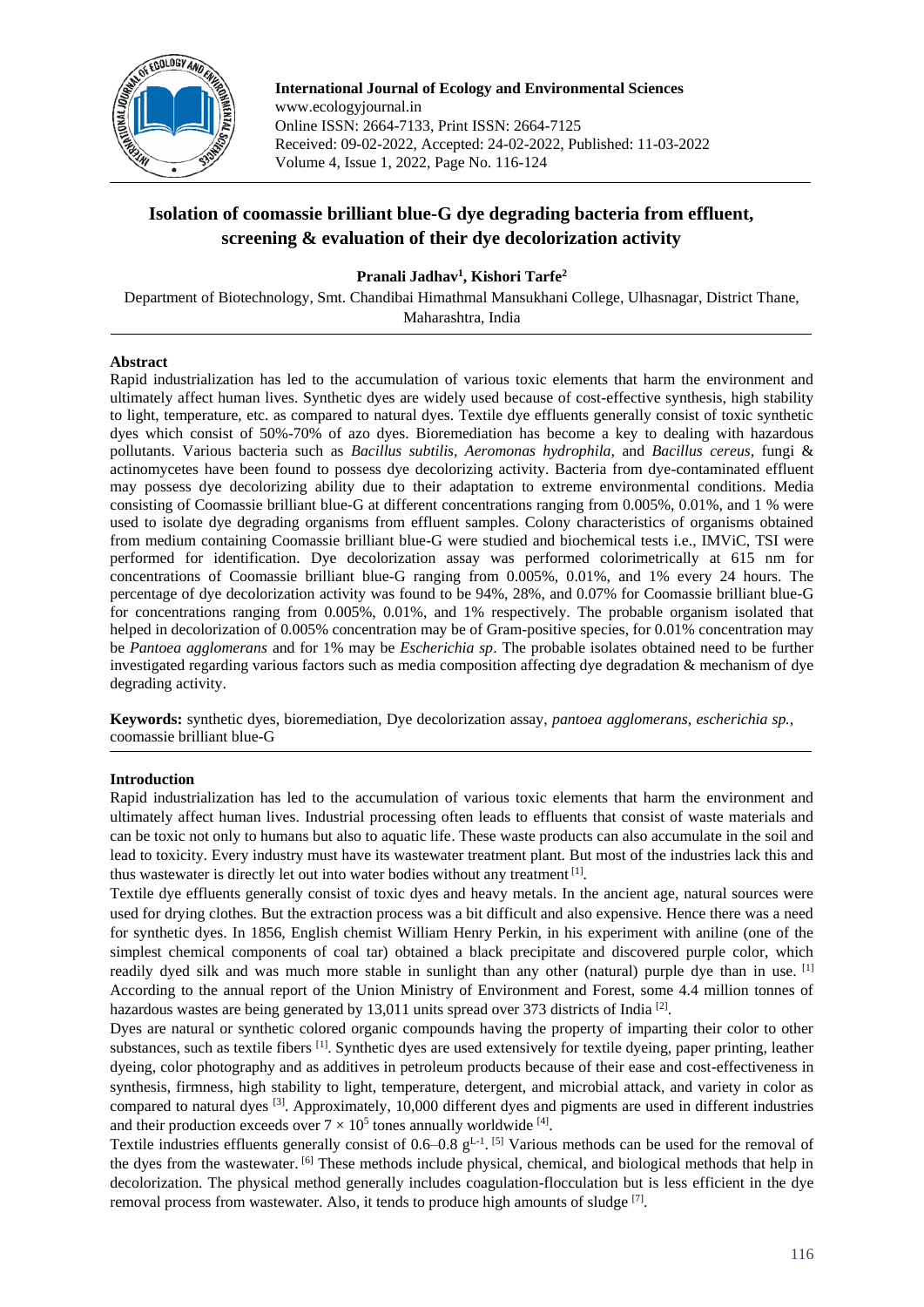The adsorption method includes using an adsorbent that can adsorb the dye molecules based on an affinity in the wastewater.<sup>[8]</sup> Activated carbon acts as the best adsorbent but is expensive.<sup>[9]</sup> Another low-cost substitute can be used such as wheat straws, maize stalks, peat, clay, etc but regeneration and disposal are tediously associated with problems such as high sludge production  $[11, 12]$ . filtration methods such as nanofiltration, ultrafiltration, reverse osmosis can be used efficiently for dye removal but have other limitations such as the high cost of membranes, membrane fouling, etc <sup>[12]</sup>. Chemical methods generally use oxidizing agents such as ozone (03), hydrogen peroxide  $(H_2O_2)$ , and permanganate  $(MnO_4)$  but have limitations such as high cost, low COD removal capacity, etc <sup>[6]</sup>. Thus, physical and chemical methods are either costly or are inefficient incomplete dye removal or tend to produce high sludge, etc. To overcome these issues biological methods can be used such as "Bioremediation"<sup>[6]</sup>.

Bioremediation is an efficient tool in dealing with pollutants and is widely used in environmental sciences  $^{[13]}$ . Microorganisms are used for complete degradation or mineralization of dyes in wastewater and have certain advantages over physical and chemical methods such as a) eco-friendly b) low-cost c) less sludge production d) nontoxic end products etc <sup>[14, 15]</sup>. Various microorganisms including, yeasts, *Proteus sp., Enterococcus sp.*, *Streptococcus sp., Bacillus subtillis,* and *Streptococcus sp.* have been previously isolated to degrade azo compounds [16]*Sphingomonas xenophaga* BN6, *Agrobacterium tumefaciens*, *Ralstonia eutropha* 335, *Hydrogenophaga palleronii*, *Escherichia coli* K12, and *Flexibacter filiformis* (Gram-negative), *Bacillus subtilis*, *Rhodococcus erythropolis,* and *Lactobacillus Plantarum*) (Gram-negative) and Archea (*Halobacterium salinarum*) can degrade azo dyes under anaerobic conditions.<sup>[1]</sup> Bacteria are widely used as many of them possess the ability to degrade the azo dyes and eliminate them through wastewater and the environment via various mechanisms such as biosorption, bioaccumulation, oxidative process, reductive process, sequential oxidative-reductive process, etc [17].

#### **Bacterial enzymes responsible for the degradation of azo dyes**

Nowadays most industries rely on enzymatic technology to treat dye contaminated wastewater. Two kinds of enzymes lead to decolorization *viz*. reductive enzymes and oxidative enzymes<sup>[17]</sup>.

## **Reductive enzymes**

Flavin-dependent and nonflavin reductases are two broad types of reductive enzymes. Flavin-dependent azoreducatses, there are two cycles where NADPH-dependent reduction of FMN to FMNH takes place. In the first step azo dye gets converted to hydrazine and in the second step, hydrazine gets converted to two constitutive amines. The flavin-dependent azoreductases are considered to be polymeric and also provide thermal stability to the azoreductase enzyme<sup>[17]</sup>.

Azoreductases can be classified into two groups depending on the electron donor requirement *viz* a) flavincontaining that relies on NADH and b) relies on NADPH as a reductant for decolorization of dye. Burger & Stolz (2010) isolated the first flavin-free azoreductase enzyme from Xenophilus azovorans KF46F strain and was oxygen tolerant. The mechanism of flavin-free azoreductase is different as compared to flavin-dependent as they rely on NADPH as a reductant.

NADH-DCIP and riboflavin reductase also plays the role in dye decolorization but are not widely accepted as they have limited application as they are infective *in vivo* [17] .

#### **Oxidative enzymes**

Oxidative enzymes such as lignin peroxidase, laccase, and tyrosinase play a major role in dye decolorization activity. Peroxidase substrates are been degraded by peroxidase enzymes. Lignin peroxidase and very alcohol oxidase in combinations increase the efficiency of dye degradation activity of azo and anthraquinone dyes. Also, mono-rhamnolipid-like molecules increased the activity of lignin peroxidase and retail alcohol which may be as these molecules may provide protection from inactivation of the enzyme by hydrogen peroxide or any other factor. Telke *et al.* (2009) reported a novel enzyme, a laccase-like phenol oxidase that can react with nonphenolic substrates <sup>[17]</sup>. Laccases are oxidoreductase that catalyzes the dye decolorization process by direct oxidation or by indirect oxidation by utilization of mediators that help accelerate the reaction process. These laccase mediators are considered to be good substrates as they can be stable even in an oxidized and reduced state, also they possess no inhibitory effect on enzyme activity. Laccases that are produced by *streptomyces* are reported to be effective in dye decolorization [17].

Oxidative enzymes are also produced by fungi and can also be used in dye decolorization. But the oxidative enzymes produced by bacteria are reported to be more stable as compared to fungal oxidative enzymes <sup>[17]</sup>.

#### **Materials and Methods**

The study was conducted at the Department of Biotechnology, Smt. C.H.M College, Ulhasnagar-03.

# **1. Sample Collection [28]**

Textile effluents are directly released into the Ulhas River. Thus, the effluent sample was collected from Ulhas River, Ulhasnagar East in airtight bottles and was filtered through filter paper to remove large suspended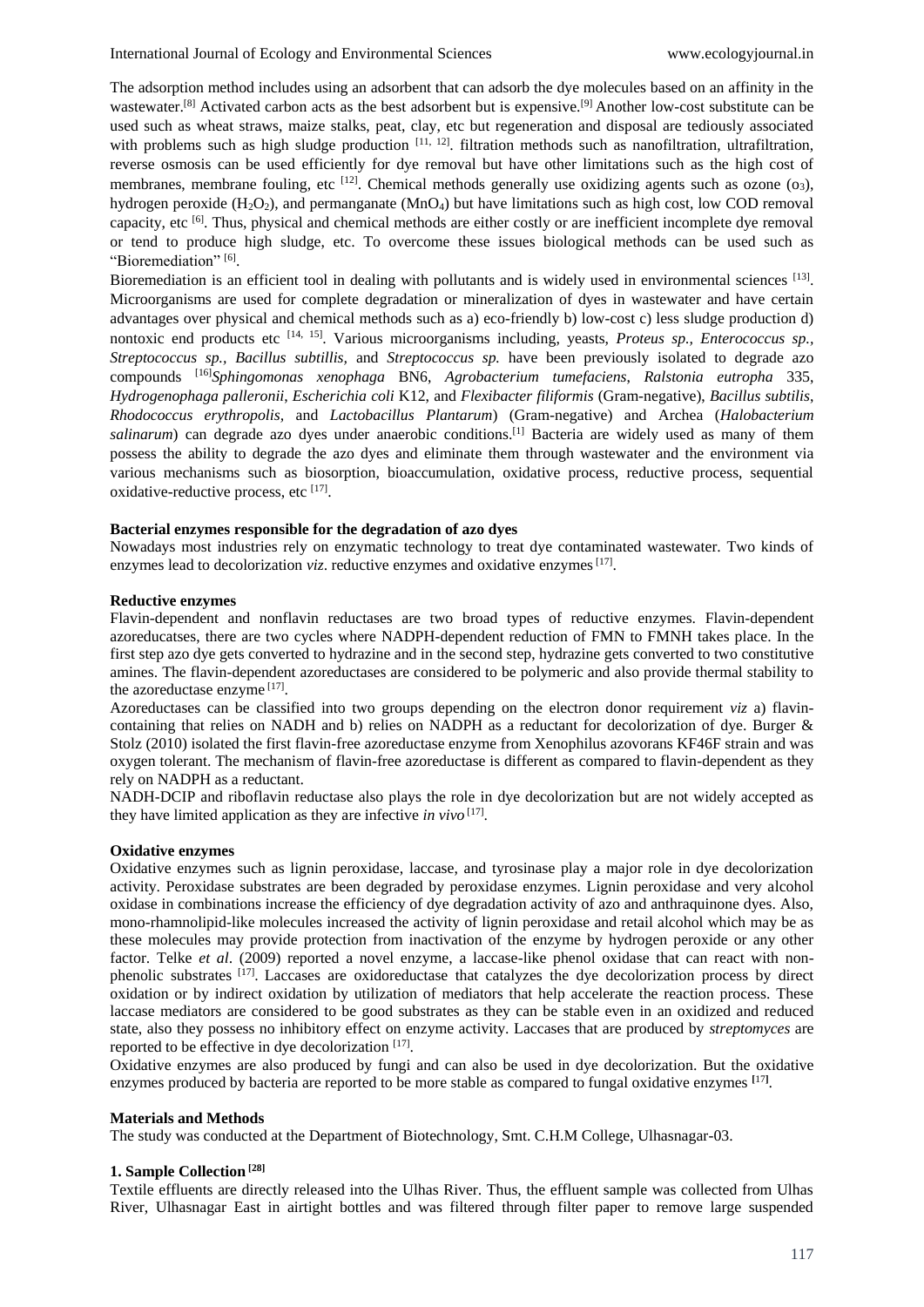particles and the filtrate was used for the isolation procedure. Nutrient agar was used for isolation. Glucose phosphate broth, Simmon's citrate agar, Tryptone broth, Triple sugar ion agar were used for performing biochemical tests.

# **2. Physico-chemical property analysis[29] .**

The collected effluent samples have been analyzed to determine their physicochemical parameters. The various parameters like Chemical oxygen demand (COD), Biological oxygen demand (BOD), were analyzed in the laboratory by the standard protocol<sup>[29]</sup>.

## **3. Enrichment and isolation of dye tolerating strains**

## **a) Primary screening**:

# **Enrichment[28] .**

The sample collected was subjected to enrichment culture technique.

Enrichment was carried out in 3 different flasks containing 100ml Sterile Nutrient Broth with 1% Coomassie brilliant blue-G, for 1 week. A loopful from the same was streaked on sterile nutrient agar plates containing 1% Coomassie brilliant blue-G. Similarly, a loopful of the effluent sample was directly streaked on sterile nutrient agar plates containing 0.005% and 0.01% of Coomassie brilliant blue-G. All the plates were incubated at room temperature/72hours.

# **b) Secondary Screening of dye decolorizing strains[28]**

The isolated colonies obtained from the above plates were again streaked on sterile nutrient agar plates containing 0.005%, 0.01%, and 1% Coomassie brilliant blue-G. Plates were incubated at room temperature. The isolated organism was streaked on sterile nutrient agar slants containing 0.005%, 0.01%, and 1% Coomassie brilliant blue-G and was preserved at 4 <sup>0</sup>C until further use.

# **Dye Decolorization Assay [28]**

5ml of saline suspension of the isolated organisms was inoculated in 1oo ml sterile nutrient broth flask containing 0.005%, 0.01%, and 1% of Coomassie brilliant blue-G was incubated at room temperature for 10 days. 5ml was withdrawn every 24 hours and centrifuged at 2500 rpm and was subjected to a colorimeter to read optical density at 615nm.

# **Percentage of dye decolorized was calculated by following formula [28]**

Percentage of Dye Decolorization = Initial O.D – Final O.D **/** Initial O.D x 100

## **Results**

Textile effluents are directly released into the Ulhas River at Ulhasnagar. Thus, only one effluent sample from Ulhas River, Ulhasnagar East was used.

Isolation of organisms from the effluent sample on Nutrient agar with respective dye concentration as follows:-



**Fig 1:** Growth obtained on sterile nutrient agar plate containing 0.005% Coomassie brilliant blue-G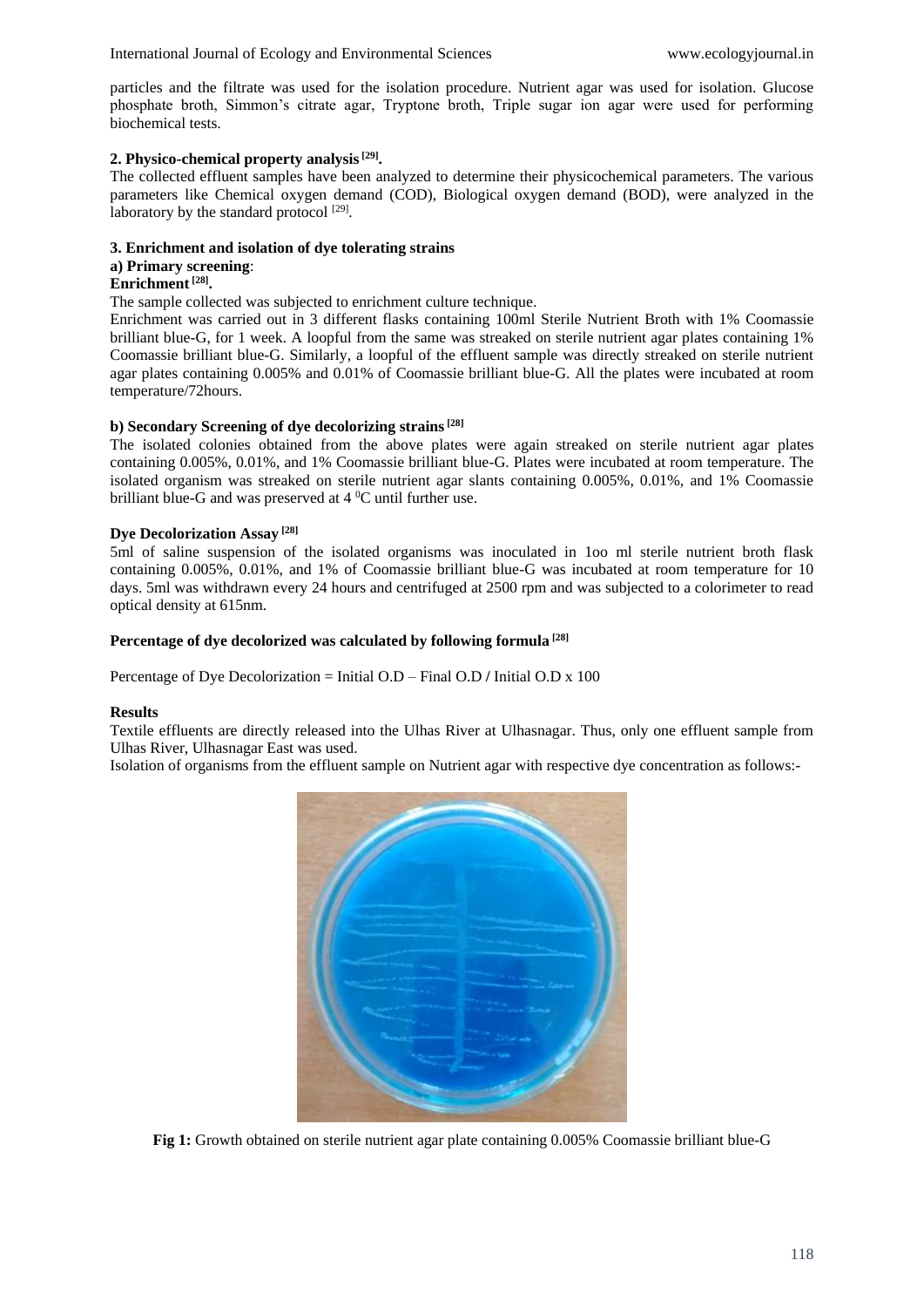

**Fig 2:** Growth obtained on sterile nutrient agar plate containing 0.01% Coomassie brilliant blue-G



**Fig 3:** Growth obtained on sterile nutrient agar plate containing 1% Coomassie brilliant blue-G

**Biochemical tests – IMViC and TSI test**



**Fig 4:** IMViC test for identification of isolates obtained on plate with 0.005% Coomassie brilliant blue-G.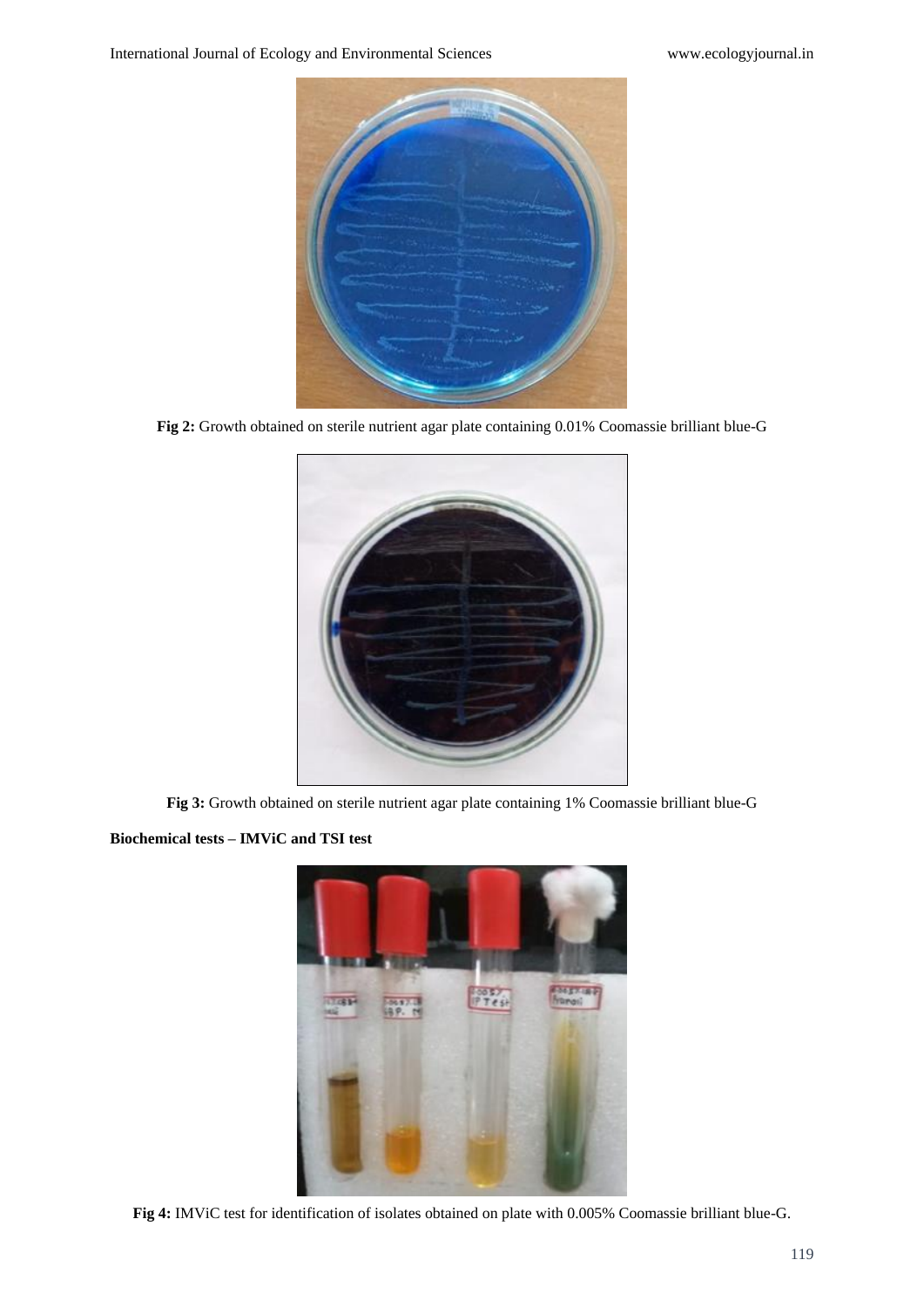

**Fig 5:** IMViC test for identification of isolates obtained on plate with 0.01% Coomassie brilliant blue-G.



**Fig 6:** IMViC test for identification of isolates obtained on plate with 1% Coomassie brilliant blue-G.



**Fig 7:** TSI test for identification of isolates obtained on plate with 0.005%, 0.01% and 1% Coomassie brilliant blue-G respectively.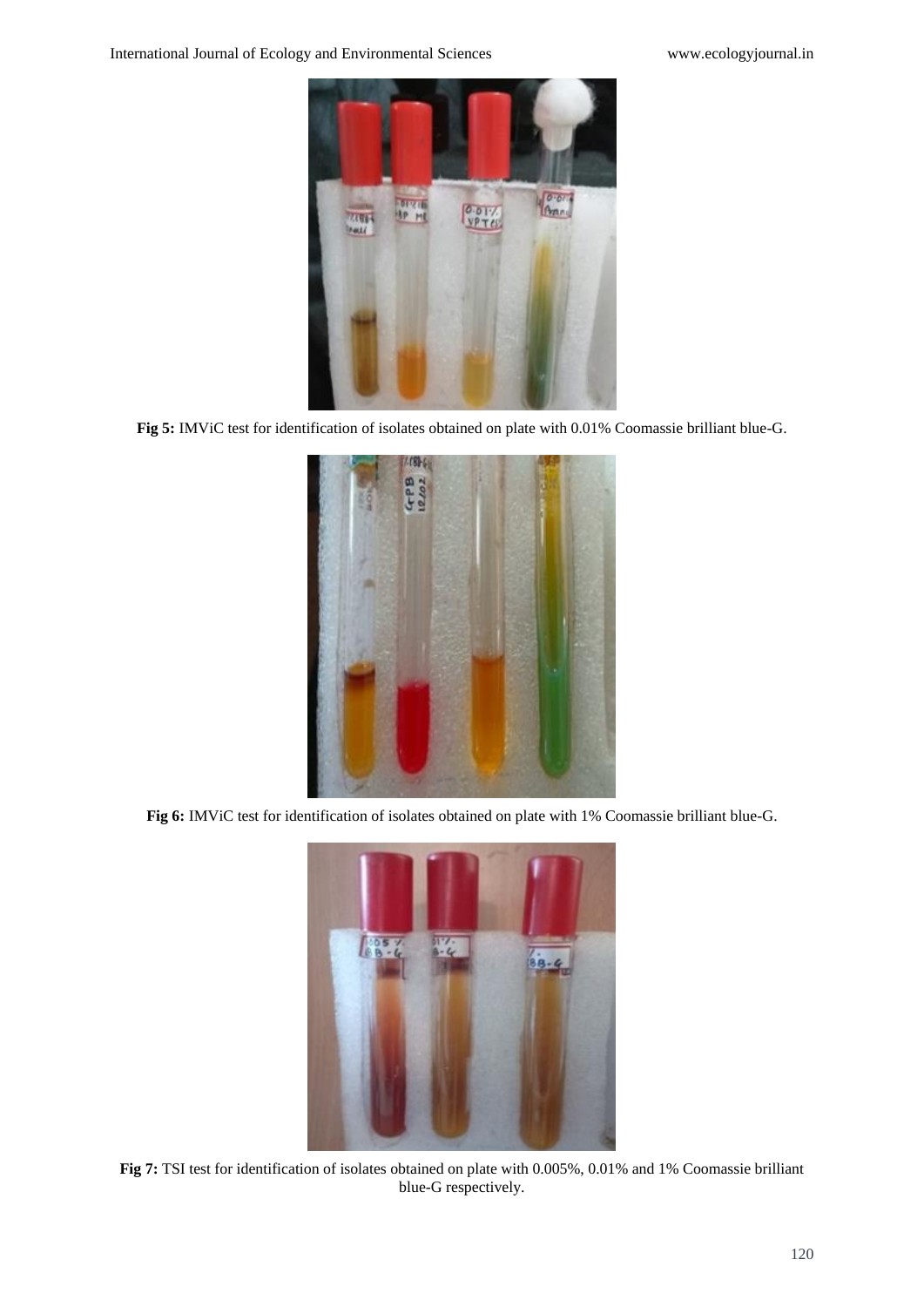**Table 1:** Prediction of the probable organism isolated on sterile nutrient agar plates containing 0.005%, 0.01%, and 1% Coomassie brilliant blue-G concentration based on IMViC and TSI test.

| Sr. No | Media with respective concentrations of dyes        | <b>Probable organism isolated</b> |
|--------|-----------------------------------------------------|-----------------------------------|
|        | Nutrient Agar $+$ 0.005% Coomassie brilliant blue-G |                                   |
| ۷.     | Nutrient Agar $+$ 0.01% Coomassie brilliant blue-G  | Pantoea agglomerans               |
|        | Nutrient Agar + $1\%$ Coomassie brilliant blue-G    | Escherichia coli                  |

# **Dye decolorization assay**



**Fig 8:** Day 0 - 0.005%, 0.01% and 1% Coomassie brilliant blue-G respectively.



**Fig 9:** Day 10 - 0.005%, 0.01% and 1% Coomassie brilliant blue-G respectively.

| Table 2: Dye decolorization assay results |  |  |  |  |  |
|-------------------------------------------|--|--|--|--|--|
|-------------------------------------------|--|--|--|--|--|

|       |                   | O.D 615 nm                           |                                     |                                  |  |  |  |
|-------|-------------------|--------------------------------------|-------------------------------------|----------------------------------|--|--|--|
| Sr.no | <b>No of Days</b> | 0.005% Coomassie<br>brilliant blue-G | 0.01% Coomassie<br>brilliant blue-G | 1% Coomassie<br>brilliant blue-G |  |  |  |
| 1.    | Day 0             | >1.0                                 | >1.0                                | >1.0                             |  |  |  |
| 2.    | Day1              | >1.0                                 | >1.0                                | >1.0                             |  |  |  |
| 3.    | Day2              | >1.0                                 | >1.0                                | >1.0                             |  |  |  |
| 4.    | Day3              | 0.91                                 | >1.0                                | >1.0                             |  |  |  |
| 5.    | Day4              | 0.80                                 | >1.0                                | >1.0                             |  |  |  |
| 6.    | Day <sub>5</sub>  | 0.69                                 | >1.0                                | >1.0                             |  |  |  |
| 7.    | Day6              | 0.52                                 | >1.0                                | >1.0                             |  |  |  |
| 8.    | Day7              | 0.41                                 | >1.0                                | >1.0                             |  |  |  |
| 9.    | Day8              | 0.29                                 | >1.0                                | >1.0                             |  |  |  |
| 10.   | Day9              | 0.11                                 | >1.0                                | >1.0                             |  |  |  |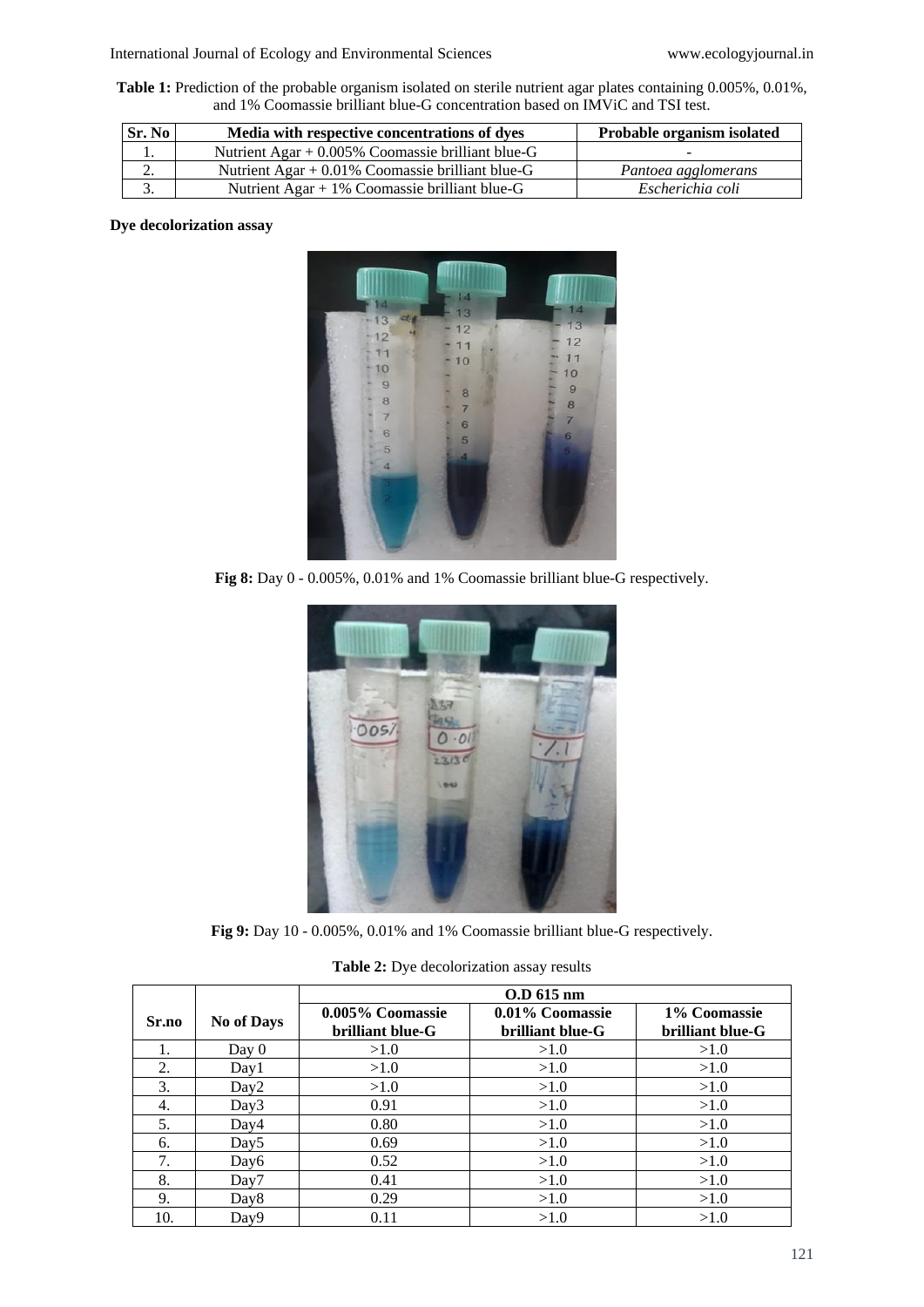

**Chart 1:** Graphical Representation of Dye Decolorization Assay for 0.005%, 0.01% and 1% concentration of Coomassie brilliant blue-G (615nm)

## **Discussion**

Dye contaminated wastewaters are not only harmful to aquatic life and the environment but are also harmful to human life. Bioremediation can be used as an effective tool to deal with such dye-contaminated effluents released from textile industries. By performing Gram's Staining, the Gram nature of all the isolated organisms was found to be Gram-negative coccobacilli. The probable organism isolated that helped in decolorization of 0.005% concentration may be of Gram-positive species, for 0.01% concentration may be *Pantoea agglomerans*  and for 1% may be *Escherichia sp*.

The percentage of dye decolorization activity was found to be 94%, 28%, and 0.07% for Coomassie brilliant blue-G for concentrations ranging from 0.005%, 0.01%, and 1% respectively. Degradation of Coomassie brilliant blue-G dye at 0.01% and 1% concentrations started late as compared to 0.005% concentration. As O.D was obtained  $> 1.0$  still there was a decrease in color intensity observed. A control flask was kept, which contained only nutrient broth & respective concentrations of dye. It was observed that the dye intensity & O.D was constant throughout the incubation period is Day 0 to day 10. This indicates that the dye is not getting degraded spontaneously but is getting degraded due to microorganisms in the medium.

A study conducted by Alyssa M. Walterson and John Stavrinides reveals that the bacterial genus Pantoea was discovered about 25 years ago but approximately 20 species are yet known. Isolates that are been obtained from water and soil are mostly used in the biodegradation and bioremediation of toxic products released from industries into the environment <sup>[18]</sup>. A study conducted by Moutaouakkil A, Zeroual Y, Zohra Dzayri F, Talbi M, Lee K, Blaghen M reveals that *Pantoea agglomerans* that was isolated from dye contaminated sludge was found to possess 28,000 Da aerobic azoreductase enzyme. The enzymatic activity was found to be NADH dependent and the enzyme was monomeric flavin-free azoreductase. It helped in the degradation of dyes such as Methyl Red, Disperse Yellow, Trypan Blue, Amaranth, and Orange G<sup>[19]</sup>. A study was conducted by Adnane Moutaouakkil, Youssef Zeroual, Fatima Zohra Dzayri, Mohamed Talbi, Kangmin Lee, Mohamed Blaghen in which *Pantoea agglomerans* was immobilized in a fluidized bed bioreactor on different supports to decolorize the azo dye i.e. Methyl red at various concentrations. The fluidized bed bioreactor was prepared in a 500 ml flask which consisted of 100 ml of Minimal Media with 0.1% (wt/vol) of glucose and 100 mg/L of Methyl red and cells immobilized in different supports. The bioreactor was then placed on a rotary shaker at 100 rpm  $(25^{\circ}\text{C})$ . For immobilization of cells calcium alginate, polyacrylamide, copper beech, vermiculite, etc was used and the rate of decolorization was found to be higher in cells that were immobilized in polyacrylamide as compared to vermiculate and cooper <sup>[20]</sup>. But calcium alginate provides greater stability and shows higher purifying capability. [20]

In a study conducted by Balraj Bandary, Zakir Hussain, Rakesh Kumar the effect of carbon and nitrogen sources on *Escherichia coli* bacteria in removing dyes such as Methylene blue and Methyl orange was determined. The results show that Glucose and ammonium sulfate are the best sources of carbon and nitrogen [23].

In a study by Nakanishi M, Yatome C, Ishida N, Kitade Y an FMN-dependent NADH-azoreductase was identified and partially characterized from *Escherichia coli.* The *Escherichia coli* azoreductase has been identified in Enterococcus faecalis and was found to have 34% similarity [24].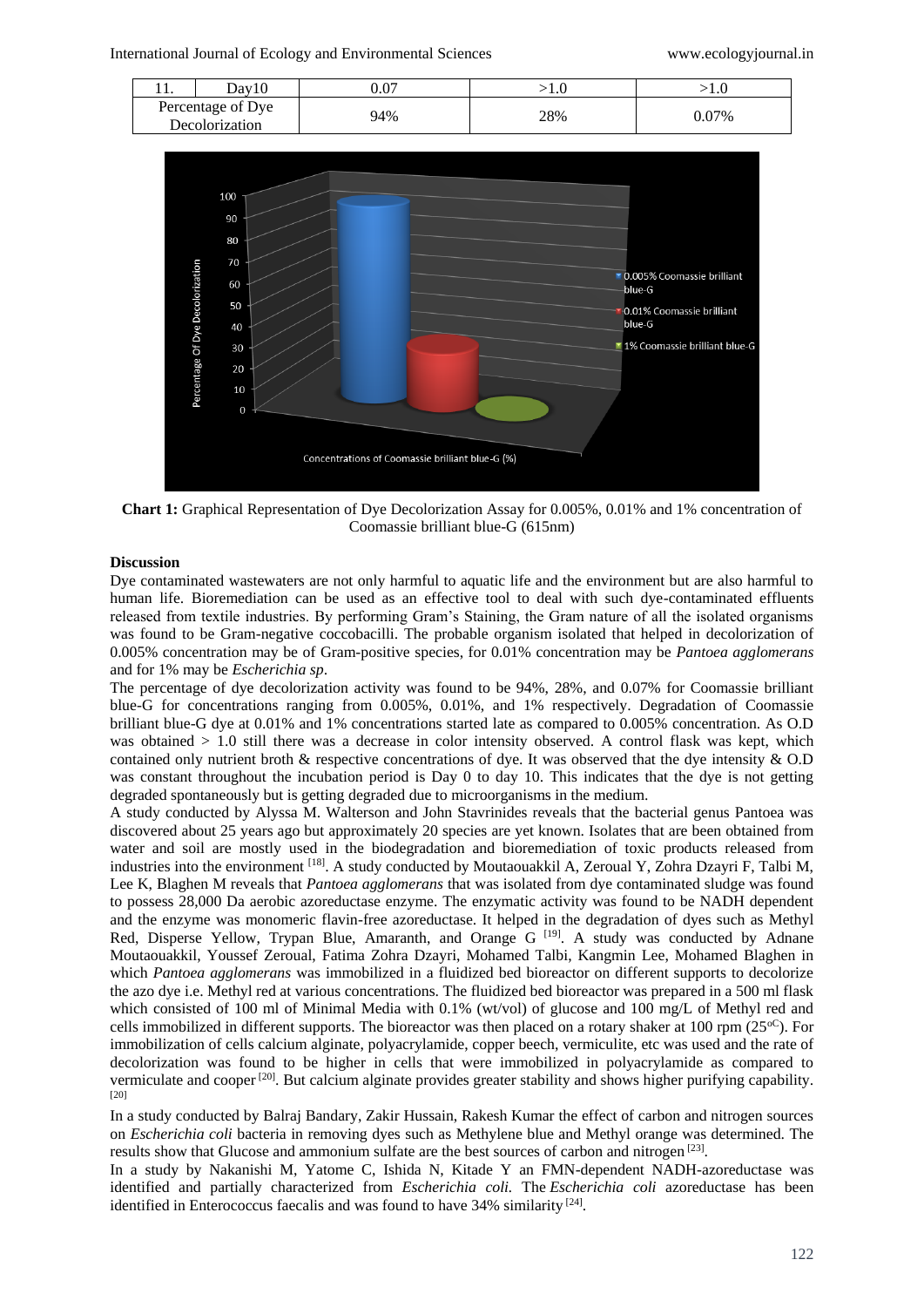In a study by Chen H, Wang RF, Cerniglia CE the azoreductase enzyme produced was the enzyme was not only able to decolorize Methyl Red, but was also able to convert the sulfonated azo dyes Orange II, Amaranth, Ponceau BS, and Ponceau S<sup>[25]</sup>.

The organisms isolated need to be further investigated regarding various factors such as media composition affecting dye degradation & mechanism of dye degrading activity. The azoreductase enzymes produced by the organisms need to be studied, identified and evaluation of it is required. Also, various conditions that lead to higher biomass concentration need to be evaluated. The products that are produced after the mineralization of dyes needs to be evaluated on basis of toxicity. All the necessary factors that affect the rate of dye decolorization activity need to be considered. Industrially immobilized cells can then be used in bioreactors under controlled conditions that are favorable not only for optimum growth of organisms but also for the complete decolorization/mineralization of dye-contaminated wastewater.

#### **Conclusion**

The probable organism isolated that helped in decolorization of 0.005% may be of Gram-positive species, for 0.01% concentration may be *Pantoea agglomerans* and for 1% may be *Escherichia sp*.

The organisms isolated were subjected to Dye Decolorization Assay to evaluate their dye decolorizing ability. The Percentage dye decolorization activity was found to be 94%, 28%, and 0.07% for concentrations 0.005%, 0.01%, and 1% of Coomassie brilliant blue-G respectively. As this is an issue of environmental pollution, the probable isolates can play an important role in the prevention of pollution. It can be concluded that dye decolorization can be a solution for the treatment of wastewater and textile effluents which are alarming for the environment. In future studies, the characterization, optimization, and molecular investigation of the azo dye degradation by the probable isolate can also give vital information in this field to solve the arising problem. We can also develop molecular biology techniques and commercially can produce such enzymes to protect the environment from pollution.

#### **Acknowledgement**

Authors are thankful to the Department of Biotechnology, Smt. Chandibai Himathmal Mansukhani College, Ulhasnagar, District Thane, Maharashtra, India.

#### **References**

- 1. Lokendra Singh, Ved Pal Singh Textile Dyes Degradation: A Microbial Approach for Biodegradation of Pollutants, Research gate DOI: 10.1007/978-3-319-10942-8\_9
- 2. Ramaswamy R. Prevention the better cure. In: The Hindu an article in Insight on August 24, 2003.
- 3. Couto SR. Dye removal by immobilized fungi. Biotech Adv,2009:27:227–235.
- 4. Zollinger H. Color chemistry synthesis, property, and application of organic dyes and pigments. VCH Publishers, New York, 1987, 92–102.
- 5. Jadhav JP, Parshetti GK, Kalme SD, Govindwar SP. ''Decolourization of Azo Dye Methyl Red by Saccharomyces cerevisiae MTCC463,'' Chemosphere, 2007, 68, 394.
- 6. Rijuta Ganesh Saratale, Jo-Shu Chang, Ganesh D Saratale, Sanjay P. Govindwar Bacterial Decolorization and Degradation of Azo Dyes: A Review, Journal of the Taiwan Institute of Chemical Engineers · January 2011
- 7. Vandevivere PC, Bianchi R, Verstraete W. ''Treatment and Reuse of Wastewater from the Textile Wetprocessing Industry: Review of Emerging Technologies,'' J. Chem. Technol. Biotechnol.,1998:72:28.
- 8. Subramaniam S, Sivasubramanian S, Swaminathan K, FH Lin, ''Metabolically Inactive Trichoderma harzianum Mediated Adsorption of Synthetic Dyes: Equilibrium and Kinetic Studies,'' J. Taiwan Inst. Chem. Engrs.,2009:40:394.
- 9. Robinson T, McMullan G, Marchant R, Nigam P. ''Remediation of Dyes in Textile Effluent: A Critical Review on Current Treatment Technologies with a Proposed Alternative,'' Bioresour. Technol.,2001:77:247.
- 10. Ramakrishna KR, Viraraghavan T. ''Dye Removal Using Low-Cost Adsorbents,'' Water Sci. Technol.,1997:36:189.
- 11. Anjaneyulu Y, Sreedhara Chary N, Raj SSD. ''Decolourization of Industrial Effluents-Available Methods and Emerging Technologies—A Review,'' Rev. Environ. Sci. Biotechnol.,2005:4:245.
- 12. Dos Santos AB, Cervantes FJ, van Lier JB. ''Review Paper on Current Technologies for Decolourisation of Textile Wastewaters: Perspectives for Anaerobic Biotechnology,'' Bioresour. Technol,2007:98:2369.
- 13. Saratale GD, Bhosale SK, Kalme SD, Govindwar SP. ''Biodegradation of Kerosene in Aspergillus ochraceus (NCIM 1146),'' J. Basic Microbiol.,2007a:47:400.
- 14. Banat IM, Nigam P, Singh D, Marchant R. ''Microbial Decolorization of TextileDye-Containing Effluents: A Review,'' Bioresour. Technol.,1996:58:217.
- 15. Rai H, Bhattacharya M, Singh J, Bansal TK, Vats P, Banerjee UC. ''Removal of Dyes from the Effluent of Textile and Dyestuff Manufacturing Industry: A Review of Emerging Techniques concerning Biological Treatment,'' Crit. Rev. Environ. Sci. Technol.,2005:35:219.
- 16. Brown JP (1981) Reduction of polymeric azo and nitro dyes by intestinal bacteria. Appl Environ Microbiol,2005:41(5):1283–1286